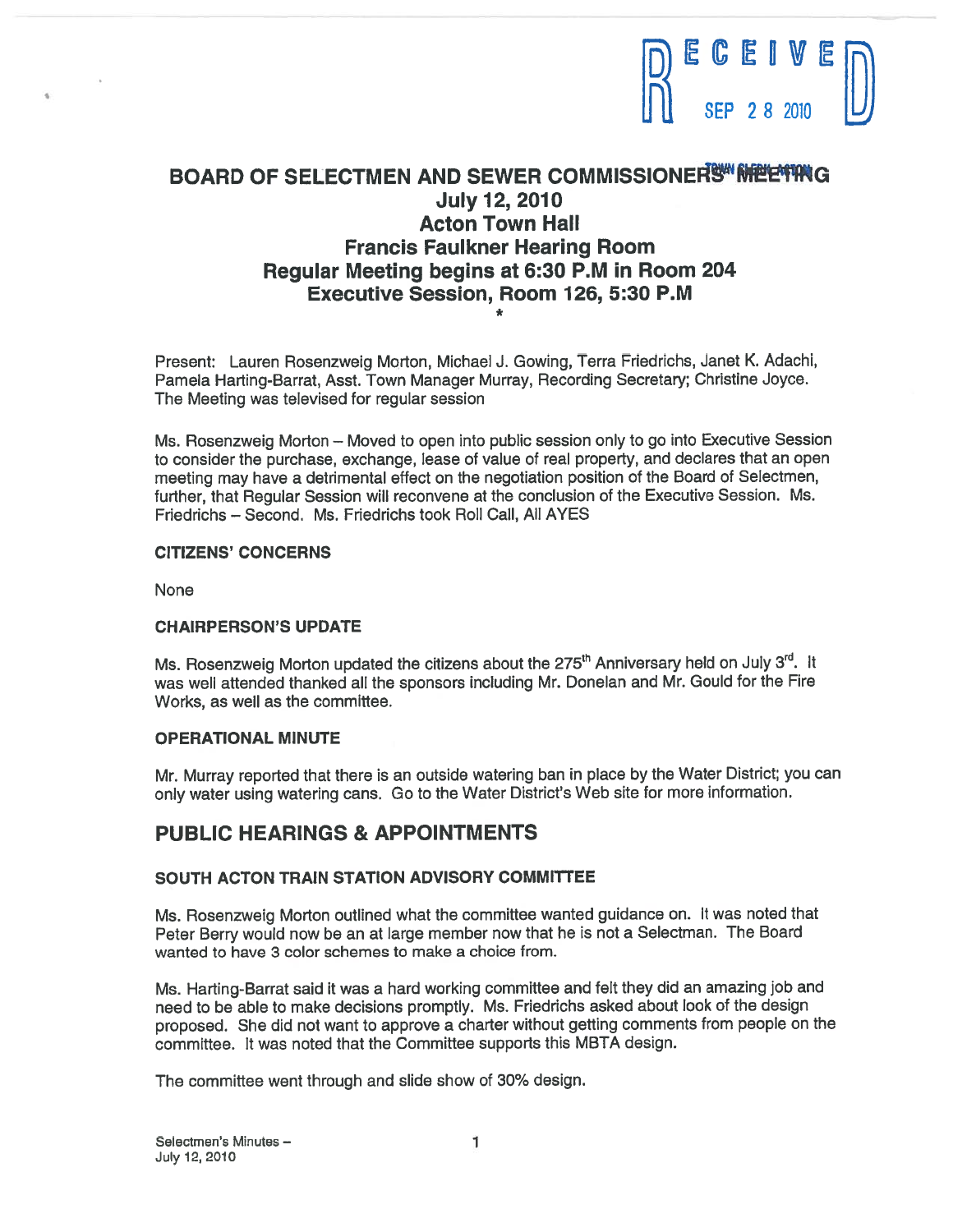Mr. Gowing asked about the switch-backs is there <sup>a</sup> reason for it on one side. The width was the same and would require more land taking. He asked about bike lockers and they will have them on the north side.

Ms. Friedrichs asked about the State approval and wants to know what the public input was. Claire Siska said there is <sup>a</sup> level of urgency to move the design forward so we would not delay funding. The committee is asking to move forward to make decisions in <sup>a</sup> rapid time frame.

Mr. Gowing — Moved the SATSAC be allowed to move forward and have an architect from HDC or DRB serve as <sup>a</sup> member to help make these decisions. Ms. Harting-Barrat — second. UNANIMOUS VOTE

# JOINT MEETING WITH ACTON PUBLIC SCHOOL COMMITTEE ELECTION

| <b>Members Present:</b> | Janet K. Adachi, Terra Friedrichs, Mike Gowing, Pamela A.                                                                       |
|-------------------------|---------------------------------------------------------------------------------------------------------------------------------|
|                         | Harting-Barrat, Xuan Kong, Terry Lindgren, Sharon Smith                                                                         |
|                         | McManus, John Petersen, Lauren Rosenzweig-Morton                                                                                |
| Members Absent:         | <b>Michael Coppolino</b>                                                                                                        |
| Others:                 | Dennis Bruce, Vera Gill, Christine Joyce, Herman Kabakoff, Paul<br>Murphy (via telephone), Beth Petr, and members of the public |
|                         |                                                                                                                                 |

The Joint meeting was opened at 7:07 pm by Lauren Rosenzweig-Morton, chairperson of the BOS and John Petersen, chair of the APSSC. A majority of nine is required for <sup>a</sup> successful vote.

# Appointment of New School Committee Member to Fill Unexpired Term of Jonathan Chinitz

#### **Introduction**

The Acton Public School Committee and the Acton Board of Selectmen are charged by state law to fill the vacancy on the School Committee created by the resignation of Jonathan Chinitz on June 7th. By joint agreemen<sup>t</sup> of the Chairs, the deadline for application to fill the vacancy was July 2nd.

# Applicants for the School Committee Appointment

| <b>Dennis Bruce</b>  | 22 Olde Lantern Road Acton, MA 01720  |
|----------------------|---------------------------------------|
| Vera Gill            | 2 Northbriar Road Acton, MA 01720     |
| Herman Kabakoff      | 27 Robinwood Road Acton, MA 01720     |
| <b>Jesse Liberty</b> | 2b Farmstead Way Acton, MA 01720      |
| Paul Murphy          | 16 Revolutionary Road Acton, MA 01720 |

# **Introduction**

John Petersen explained the agenda and the voting process.

#### Approve voting procedure

Terry Lindgren proposed using <sup>a</sup> Kemeny-Young model where the process is in two pieces. First, all members vote on all pairings, creating <sup>a</sup> ranking of all pairs, then they vote on the top two by roll call. Terry moved that we adopt this procedure. It was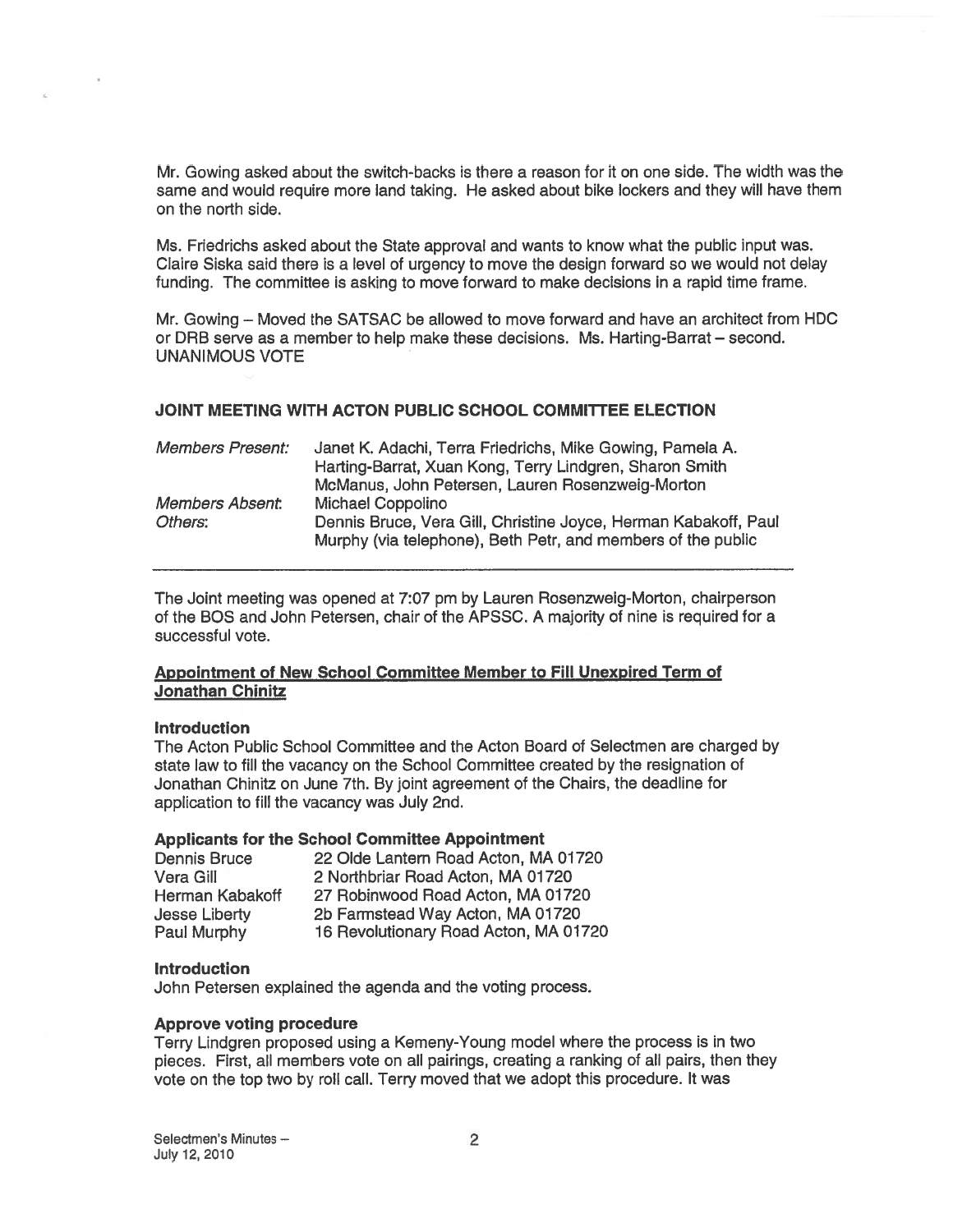seconded. Xuan Kong asked what would happen if we vote on the two finalists and there is <sup>a</sup> technical error. Lauren said we would reconvene and revote.

It was moved, seconded and

VOTED: to use the proposed voting method with the amendment that if there is <sup>a</sup> technical difficulty the joint committee will reconvene and revote. The motion was approved with Xuan Kong abstaining.

It was asked if Michael Coppolino (absent School Committee member) was given the chance to vote electronically. He was not because the Open Meeting Law does not permit it.

#### Candidate introductory statements

Dennis, Vera, Herman and Paul gave introductory statements.

#### Questions for the candidates from the joint committee

Terra made <sup>a</sup> disclosure statement that Herman works for her father and that she was paid for some work that she did. Town Counsel said as long as she feels that she can make an objective decision, she can vote. Terra said that she could be objective.

Pam Harting-Barrett asked the questions from the BOS. "Identify 3 core values of the school community and how they would guide your work on the School Committee."

Xuan Kong asked the questions from the School Committee. "Often <sup>a</sup> policy question coming before the SC is specific to Acton but other school districts have faced similar issues. What should the process be that the SC follows?"

Pam asked, "Do you believe that the Town side of policies may or may not affect the schools? Why or why not?"

Xuan asked, "In balancing the athletic budget last spring, the SC decided to raise fees for all sports and add a surcharge for some sports because their costs are higher than others. Do you agree with this or not?"

#### Public Comment/Questions

Astrid Trostorf urged the committee to choose <sup>a</sup> candidate that will strongly suppor<sup>t</sup> our schools.

Daniel Factor asked about dealing with stress experienced by our children, including the large amounts of homework they are <sup>g</sup>iven. He asked if the candidates agreed that it was <sup>a</sup> problem and if so, what could be done?

Charlie Kadlec asked the candidates how meetings should be conducted regarding the Open Meeting Law that requires that business be done in the open. What do they think of the SC's reaction to the violation last year?

Dick Calendrella asked if the candidates are regular attendees of School Committee meetings.

#### Committee Discussion

Pam Harting-Barrat spoke highly of Jesse Liberty and was sorry that he was unable to attend due to <sup>a</sup> family emergency.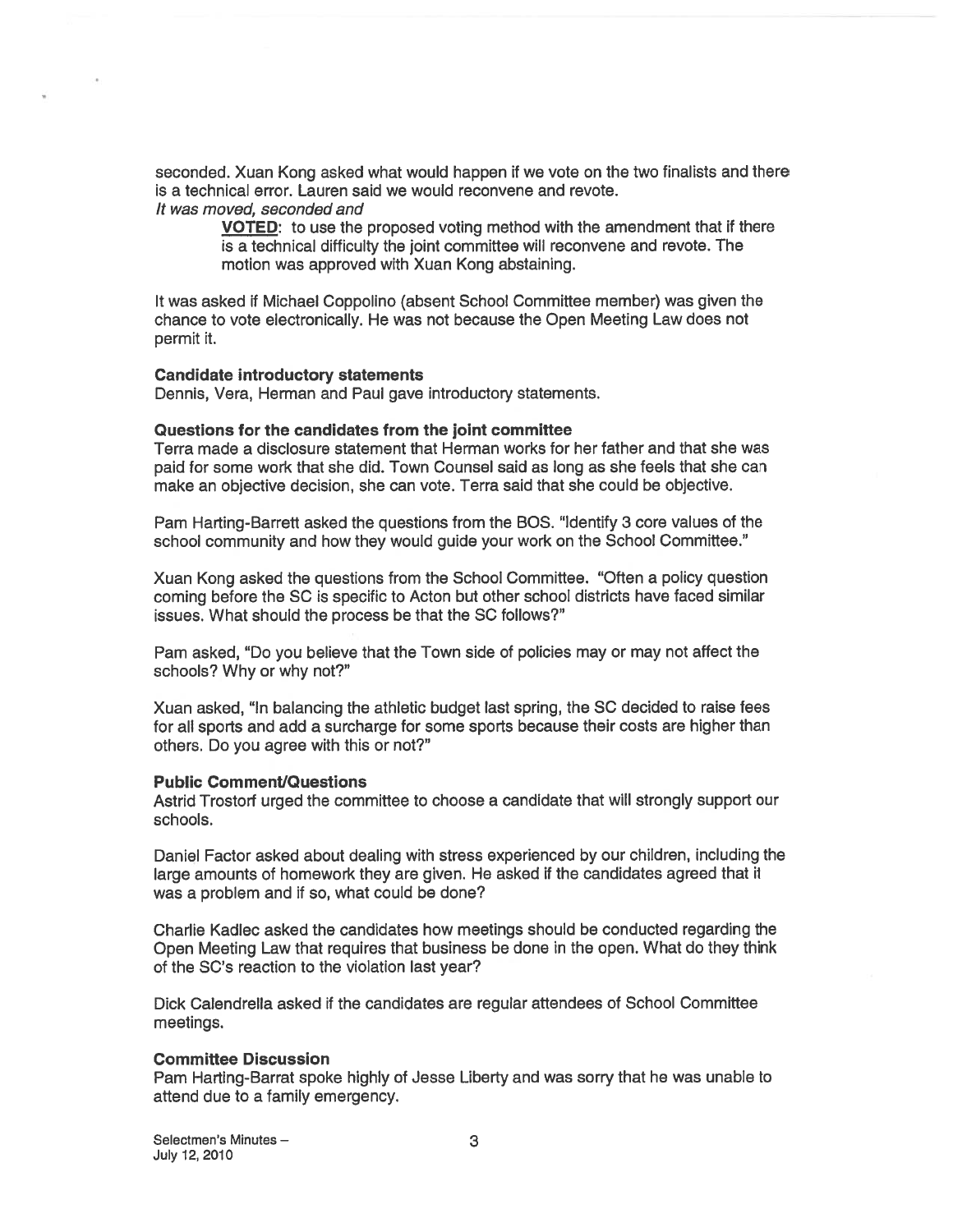Terra Friedrichs felt <sup>a</sup> lot of the focus for the questions was on near term cost, instead of long term quality.

Terry Lindgren emphasized that the SC needs to work as <sup>a</sup> team going forward.

Xuan Kong thanked all of the candidates for volunteering.

Sharon McManus thanked Jonathan Chinitz for his years of dedication and for always keeping the students' interests a priority.

John Petersen urged all of the candidates to stay involved with their interest in the SC and consider running in the future.

## Candidate closing statements

The four candidates made closing statements.

## Voting

The Kemeny-Young method of voting was used. Terra Friedrichs and Terry Lindgren tabulated the ballots. Results attached:  $07-12-10$  Joint APS and BQS mtg - Kemeny Young Voting Final.xls. The tally winners were Dennis Bruce and Herman Kabakoff.

Committee members voted by roll call for one of these two candidates:

John Petersen — Kabakoff Xuan Kong — Bruce Terry Lindgren — Kabakoff Sharon McManus — Bruce Janet Adachi - Kabakoff Pam Harting-Barrett — Kabakoff Lauren Rosenzweig - Bruce Mike Gowing — Bruce Terra Friedrichs — Kabakoff

Herman Kabakoff is the appointee to the School Committee, 5-4.

#### Concluding remarks

John and Lauren thanked all of the candidates for volunteering.

The Joint Acton Public School Committee and Acton Board of Selectmen adjourned at 8:55 p.m. Both committees continued their respective meetings.

# CROSSROADS CAFÉ' ALLEGED LIQUOR OVER SERVICE

Jay Manning spoke about the years they have been in business and had not violated. He takes it very seriously and he has employees who count on him. The employees were TIP's certified in February. His bartenders are veteran bartenders. Mr. Manning produced the receipt of the person who was stopped later by the police. Ms. Harting-Barrat asked about how many drinks she had, he said 2 1/2. Ms. Harting-Barrat asked about TIP's training Mr. Manning said they are certified for 3 years. When asked about the breath test results, Chief Widmayer replied she was twice the legal limit allowed by Law.

Ms. Rosenzweig Morton was concerned about Crossroads being before the Board again as this was the fourth time and noted other problem establishments have not violated for 4 years.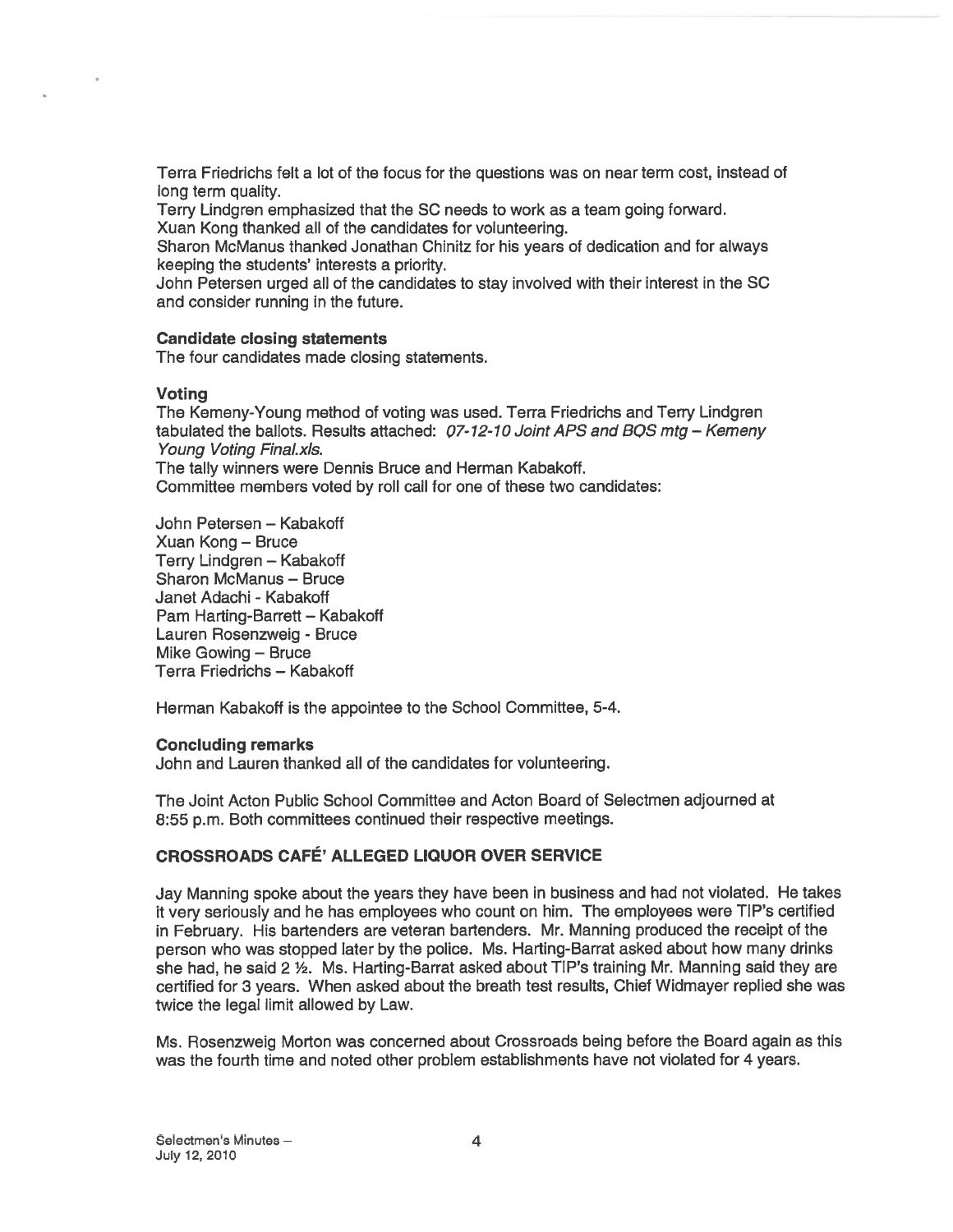Mr. Gowing asked about the level of her intoxication. He is bothered that Mr. Manning is here before the Board. He was very frustrated and suggested <sup>a</sup> 3 day suspension as Mr. Manning had three previous warnings from the Board.

Ms. Friedrichs asked the connection between the convenience store stop.

Ms. Rosenzweig - Moved to suspend the license for one day on <sup>a</sup> Thursday. No second — Motion fails

Ms. Friedrichs -Moved for <sup>a</sup> one day suspension on <sup>a</sup> Tuesday — Motion failed

Mr. Gowing - Moved that the suspension be 3 days as there has already been three warnings and this is the fourth offence. No second. Motion Fails.

Ms. Harting-Barrat - Moved to issue <sup>a</sup> one day suspension on <sup>a</sup> Wednesday to be determined by the Board, and employee retraining in 6 months Ms. Rosenzweig- second. 3-2 Ms. Friedrichs and Mr. Gowing No. Motion passes 3-2.

# ACTON CONVENIENCE STORE, ALLEGED SALE OF ALCOHOL TO INTOXICATED **PERSON**

It was noted that this was the first offence. Atty. John Goreville was presen<sup>t</sup> with Mr. Russo the owner. They have not had <sup>a</sup> violation in the 10 years they have owned the store. Most employees are trained for Tips. His attorney gave his scenario of what happened that evening.

Ms. Adachi noted the clerk should have noticed that the woman had been drinking. She asked that employees step back and take <sup>a</sup> minute to observe patrons actions before selling alcohol.

Terra noted that the officer did not stop her getting into her car. She believes that there must be <sup>a</sup> warning.

Ms. Adachi - Moved that this is <sup>a</sup> formal warning to Acton Convenience Store, 465 Great Road, and to require all employees who sell liquor to be Tip's trained within 3 months. Mr. Gowing second — UNANIMOUS VOTE

# ANNUAL OVERSIGHT MEETING -DESIGN REVIEW BOARD

Anne Sussman outlined the DRB's successes over the pas<sup>t</sup> year. They include the TD Bank, on Mass Aye, Power Mill properties owned by Mr. Bertolami, and Windsor Ave building. They have been asked to review 3 40B's and the South Acton Train Station. They need to change their charge to become current. They were formed in 2007; things have changed since they originally were formulated. Ms. Rosenzweig wanted the process to remain voluntary to the developers, but suggested that they go before the DRB.

Ms. Adachi asked about the proposed change in the membership and that they were removing the four people from the committee. Anne said that they had folded those people in to <sup>a</sup> general group.

Ms. Adachi wanted to be sure it remains an advisory to the Board of Selectmen. Anne said they want to fix the Charter to meet the needs of today.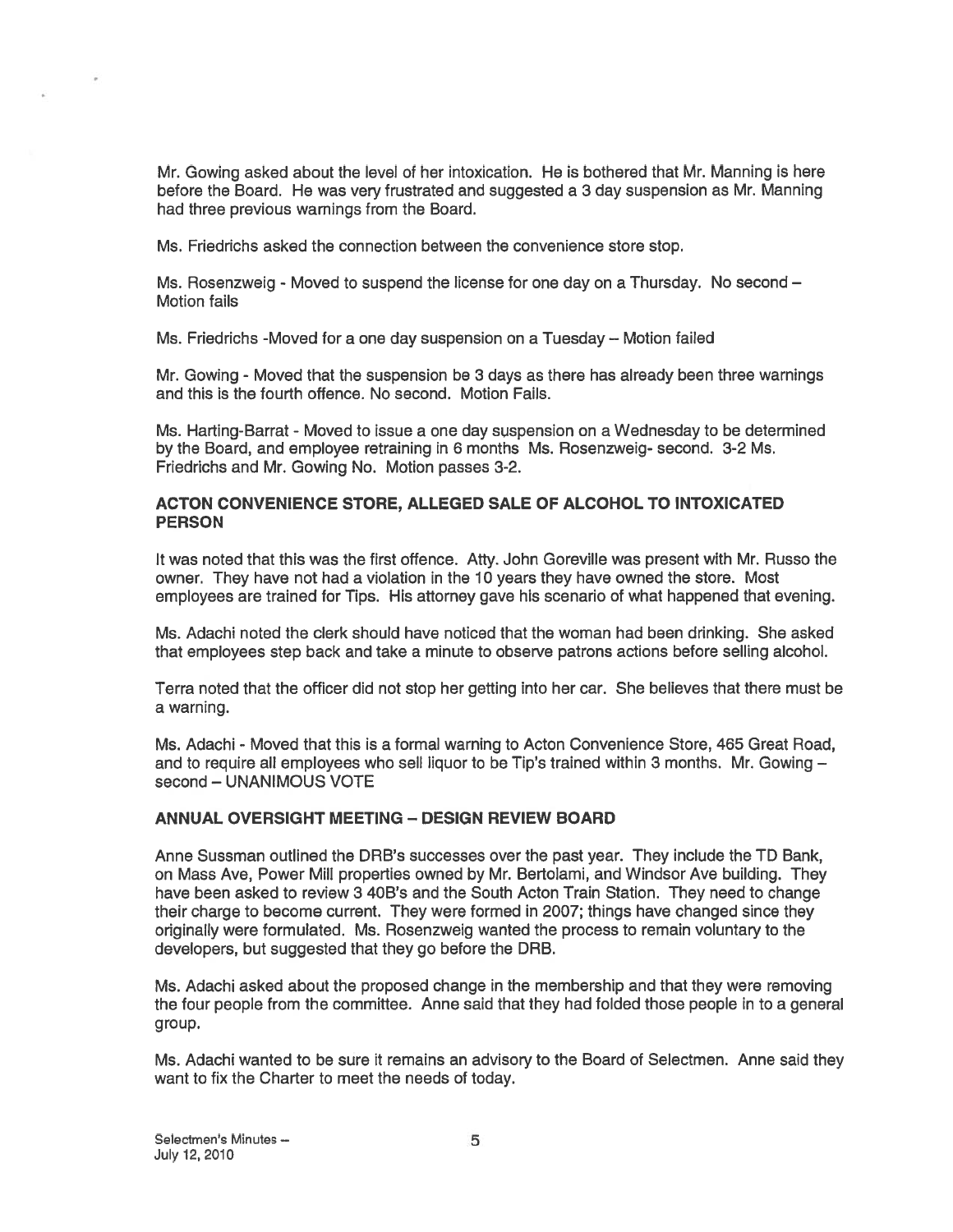Ms. Friedrichs would like stronger design requirements. Several changes were suggested. Citizen Tom Michelman said it needs to be tightened and agreed to submit <sup>a</sup> red line copy with his comments and issues.

Michaela Moran — Member of HDC noted that good design is essential for the Town to be welcoming and <sup>a</sup> viable community. She supports the expanded Charter.

# SELECTMEN'S BUSINESS

## MORRISON FARM REUSE PLAN

Ms. Rosenzweig Morton outlined the Site Walk they held on Saturday. Mr. Gowing proposed that we create <sup>a</sup> Blue Ribbon Commission to generate an action plan to investigate how much this will cost and what order to do the various improvements. He wants the committee have enough stake holders on it so that all are involved. Mr. Gowing wanted to know what the BOS in visioning saw and to move forward. Mr. Gowing reviewed his documents outlining the Charge and asked the board to give him input

Ms. Rosenzweig -Moved to adopt the charge for Morison Farm. Ms. Harting-Barrat —second. UNANIMOUS VOTE.

Ms. Rosenzweig noted that we need 7-9 members and to form this committee to hone down the list leaving some decisions for the Board.

Ms. Friedrichs agreed with 7-9 people and who would choose the members for this Group. Mr. Gowing said he has <sup>a</sup> potential group but has not spoken to any potential members at this time.

Ms. Adachi wanted to clarify that the Board will be going through the charge and items. We would be giving what we wanted them to address. Ms. Harting-Barrat suggested we ge<sup>t</sup> in touch with the Old East Acton committee folks to see if they are interested in participating. John wanted to have the Town finance and operations people to be included.

Ms. Rosenzweig Morton - Moved that after we identify what the goals are based on and the lists ot actual goals, that we have the Blue Ribbon Commission carry it forward. Mr. Gowing -second UNANIMOUS VOTE

Ruth Martin asked about the changes from former reports. The committee will be answering to the Board of Selectmen.

Dorothy Campbell spoke about the need for fields.

Steve Reuman of 5 Alcott Street for 20 years said he loves the Morrison property and felt he should have commented earlier and wanted to ask that the board think of this property carefully.

Mia Spies wanted to say that she hopes that they will set an agenda item in the near future and go down that list that has been created. She wanted the Board to know this is the first time that the Meadow has been included in the discussion.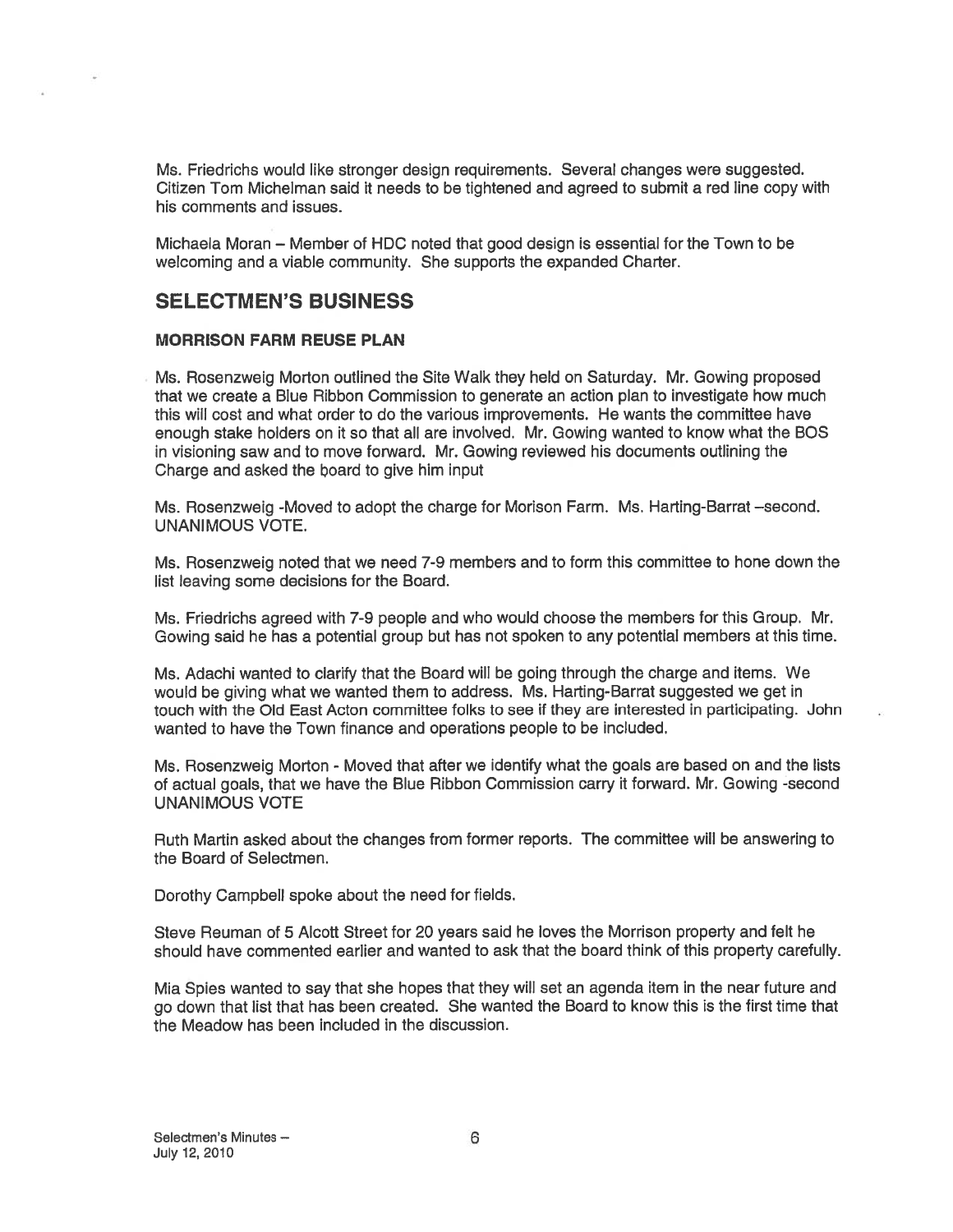SELECTMEN'S REPORTS None

OTHER BUSINESS None

#### CONSENT

 $\bar{ }$ 

Mr. Gowing — Moved to accep<sup>t</sup> the items listed under Consent. Ms. Harting-Barrat — second UNANIMOUS VOTE

# EXECUTIVE SESSION

To discuss land litigation (2 Stow Street)

Christine Joyce, Recording Secty Clerk

Date: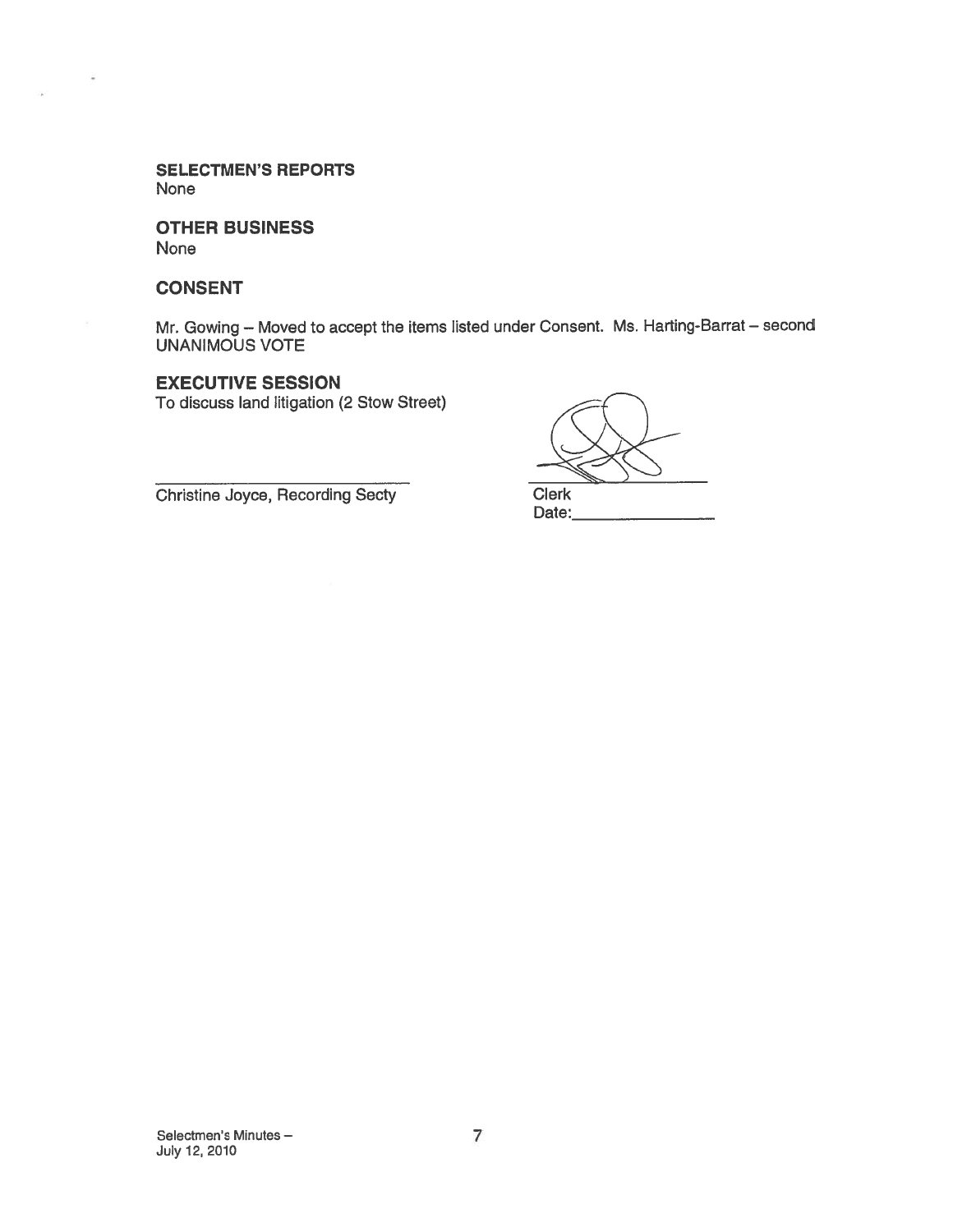# BOARD OF SELECTMEN AND SEWER COMMISSIONERS' MEETING June 7,2010 Acton Town Hall Francis Faulkner Hearing Room 7:00 P.M.

# Executive Session @ 6:00 p.m. Room 126

Present: Lauren Rosenzweig Morton, Michael J. Gowing, Terra Friedrichs, Janet K. Adachi, Pamela Harting-Barrat, Town Manager Ledoux, Recording Secretary; Christine Joyce. The Meeting was televised

# Executive Session

Ms. Rosenzweig Morton — Moved to open Public Session to go into Executive Session to discuss Real Estate Negotiations. Ms. Friedrichs took roll call, all Ayes.

## CITIZENS' CONCERNS

None

## CHAIRPERSON'S UPDATE

Ms. Rosenzweig Morton discussed the upcoming Special Town Meeting to accep<sup>t</sup> the firefighters Contract.

Memorial Day activities went off smoothly, Gail Sawyer was thanked

July  $3<sup>rd</sup>$  275 Anniversary activities will be held at NARA. More information will be forth coming for the Board and the Public

# OPERATIONAL MINUTE

Mr. Ledoux mentioned that there were two other place holders on the Special Town Meeting Warrant for Police and Highway union that would be passed over. He gave an overview of the activities planned for the 275<sup>th</sup> Anniversary at NARA Park

# PUBLIC HEARINGS & APPOINTMENTS

# BETSY BALL SCHOLARSHIP PRESENTATIONS

Rachel Schwartz and Erin Sweet accepted their Scholarship awards in the amount of \$1 ,000 each from the Betsy Ball Fund.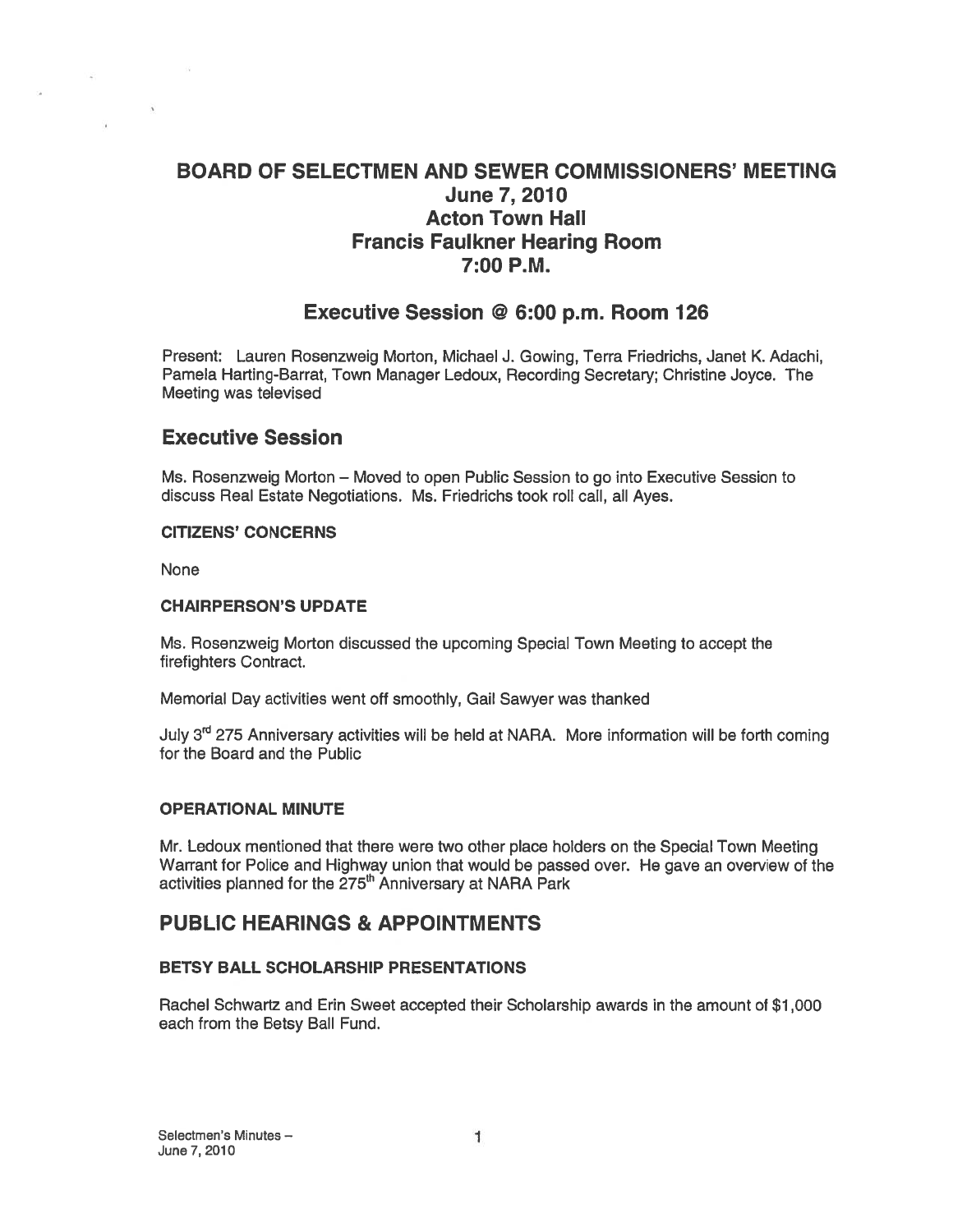## LIQUOR LICENSE TRANSFER, NEW LONDON PIZZA, 555 MASSACHUSETTS AVE

Barbara Epstein explained the process of working through this transfer. Mrs. Bottos and her late husband ran the restaurant together until his death. She is now attempting to transfer the Beer and Wine License to her. There have been no violations at this location. Ms. Freidrichs — Moved to approve the transfer. Mr. Gowing — second. UNANIMOUS VOTE

# SELECTMEN'S BUSINESS

# REPORT FROM THE TOWN MANAGER ON CAPITAL WARRANT ARTICLES

Mr. Ledoux outlined his reques<sup>t</sup> to keep open certain articles and close others. Ms. Friedrichs asked for clarification on raise and appropriate or stabilization fund, Mr. Ledoux noted that the Stabilization Fund is no longer used. The Board supported the recommendations outlined in the document presented to them.

## McCARTHY VILLAGE II

Kelley Cronin Director ot the AHA explained the process that the AHA goes through to ge<sup>t</sup> approval. Mass Housing Partnership will fund the project.

Ms. Rosenzweig Morton asked about the design and inquired if the buildings would be stepped back or flush.

Ms. Friedrichs spoke about her concern with the project. She asked about the Design Review. Ms. Cronin said members of the Design Review had attended and they were included and will continue to be invited to future meetings.

Mr. Gowing noted the reserved septic field par<sup>t</sup> of the parcel that was not needed. He asked if we would see <sup>a</sup> reques<sup>t</sup> for future expansion in the space that was not used for septic.

Ms. Adachi asked when the site walk would take place. It was planned and then they had to cancel it. Kelly invited Janet to come to <sup>a</sup> personal site walk with her.

Kristin Alexander's comments were discussed and Ms. Rosenzweig Morton asked for comments from the Board or Public. Ms Adachi - Moved that the Town Manager pu<sup>t</sup> together <sup>a</sup> letter to MHP and to add that the BOS supports the solid vegetation. Mr. Gowing — second. Ms. Friedrichs -abstaining 3-1 motion passes

# DISCLOSURE OF FINANCIAL INTEREST, KATE CROSBY, GREEN ADVISORY BOARD

Lauren outlined the Disclosure of Financial interest with regard to Ms. Crosby disclosure. Lauren asked her if she would recuse herself with any issues with paid staff. Ms. Friedrichs - Moved to approve Kate's continued involvement with Green and to recuse herself and may continue to participate in discussions of the Green Advisory Board. Mr. Gowing — second. UNANIMOUS VOTE